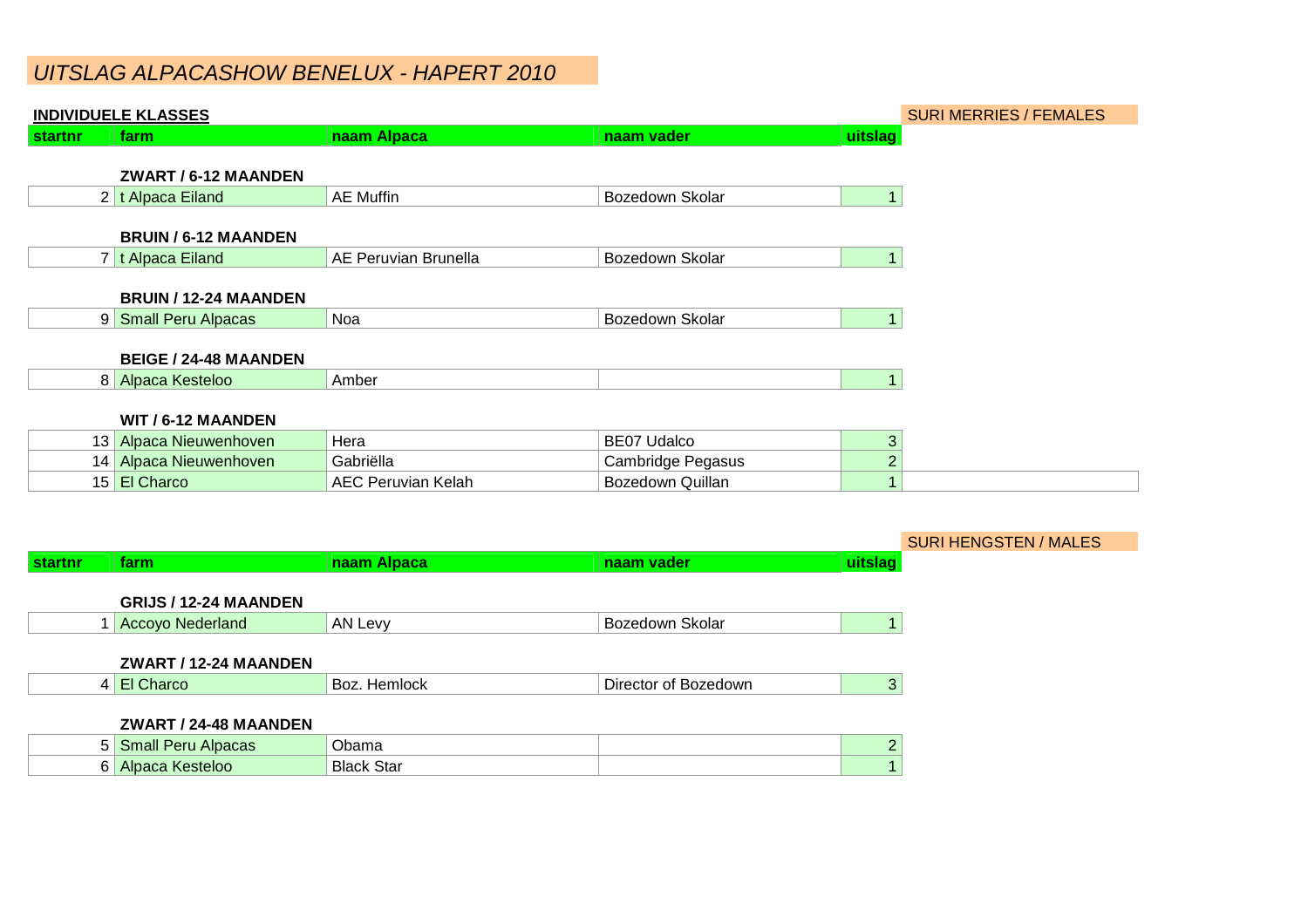|         | <b>BEIGE / 6-12 MAANDEN</b>   |                                  |                    |                |                                           |
|---------|-------------------------------|----------------------------------|--------------------|----------------|-------------------------------------------|
|         | 10 Alpaca Europe              | MAE Bijoy Daktari                | <b>QAI Atila</b>   | $\overline{2}$ |                                           |
|         |                               |                                  |                    |                |                                           |
|         | WIT / 6-12 MAANDEN            |                                  |                    |                |                                           |
|         | 17 Alpaca International       | AI Cannonball                    | Suri Wonder Dream  | $\overline{2}$ |                                           |
|         | WIT / 24-48 MAANDEN           |                                  |                    |                |                                           |
|         | 18 t Alpaca Eiland            | Bozedown Ace II                  | Caesar of Bozedown | $\mathbf{1}$   |                                           |
|         |                               |                                  |                    |                |                                           |
|         |                               |                                  |                    |                |                                           |
|         |                               |                                  |                    |                | <b>HUACAYA MERRIES /</b>                  |
| startnr | farm                          | naam Alpaca                      | naam vader         | uitslag        | <b>FEMALES</b>                            |
|         |                               |                                  |                    |                |                                           |
|         | GRIJS / 12-24 MAANDEN         |                                  |                    |                |                                           |
|         | 21 Alpaca Stal Machuca        | Corrie                           | GB07 VIP           | $\mathbf{1}$   |                                           |
|         |                               |                                  |                    |                |                                           |
|         | GRIJS / 24-48 MAANDEN         |                                  |                    |                |                                           |
|         | 22 Alpaca-Osli                | Cindy                            |                    | $\overline{1}$ |                                           |
|         |                               |                                  |                    |                |                                           |
|         |                               |                                  |                    |                |                                           |
|         |                               |                                  |                    |                | <b>HUACAYA HENGSTEN /</b><br><b>MALES</b> |
| startnr | farm                          | naam Alpaca                      | naam vader         | uitslag        |                                           |
|         | <b>GRIJS / 6-12 MAANDEN</b>   |                                  |                    |                |                                           |
|         | 23 Ringwood Alpacas           | RW Kazzan                        | Guan               | $\mathbf{1}$   |                                           |
|         |                               |                                  |                    |                |                                           |
|         | GRIJS / 12-24 MAANDEN         |                                  |                    |                |                                           |
|         | 24 Alpaca-Wijchen             | Jack                             | Al Xilon           | $\mathbf{1}$   |                                           |
|         | 26 Alpaca-Osli                | <b>MMR Oscar</b>                 | Valdez 78          | $\overline{2}$ |                                           |
|         |                               |                                  |                    |                |                                           |
|         | GRIJS / 24-48 MAANDEN         |                                  |                    |                |                                           |
|         | 27 Lovely Alpacas             | <b>MAE Ariel Admon</b>           | <b>QAI Eros</b>    | $\mathbf{1}$   |                                           |
|         | <b>GRIJS / &gt;48 MAANDEN</b> |                                  |                    |                |                                           |
|         | 28 Alpacalandgoed             | <b>AL Silverstream Fireworks</b> | Merungle Hot Chili | $\mathfrak{S}$ |                                           |
|         | 29 Alpaca Flanders            | Greenvale Arturo                 | Greenvale Guido    | $\overline{2}$ |                                           |
|         |                               |                                  |                    |                |                                           |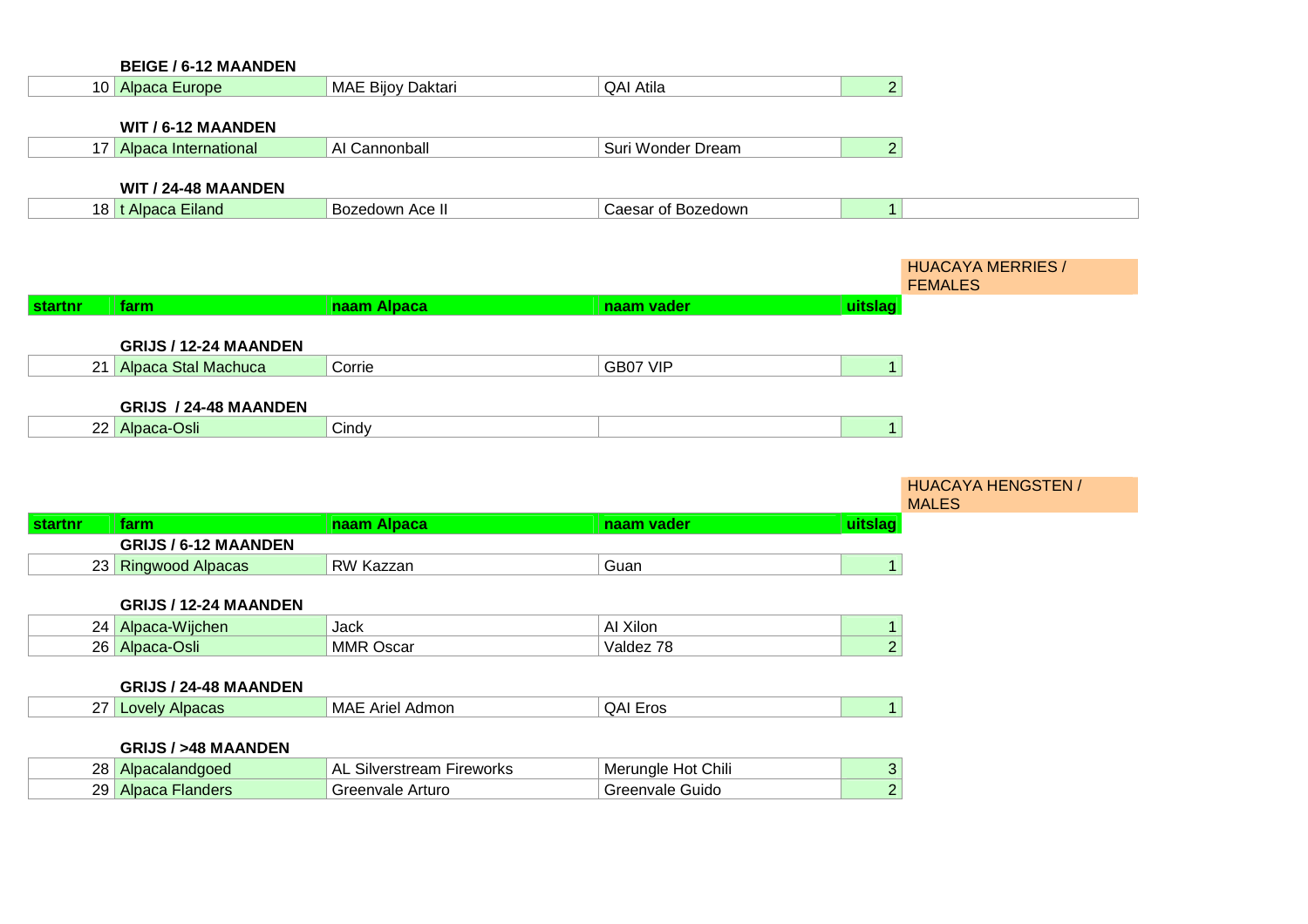|          |                           |                         |                               | <b>HUACAYA MERRIES /</b><br><b>FEMALES</b> |
|----------|---------------------------|-------------------------|-------------------------------|--------------------------------------------|
| ∣startnr | farm.                     | naam Alpaca             | naam vader                    |                                            |
|          | ZWART / 6-12 MAANDEN      |                         |                               |                                            |
|          | 30   t Alpaca Eiland      | AE Peruvian Black Berry | <b>Silverstream Fireworks</b> |                                            |
|          | 50 Tienda Molino Alpaca's | TM Caira                | ⊦APA Zarzamorra               |                                            |

#### **ZWART / 12-24 MAANDEN**

| າາ<br><b>Mand</b><br>აა                            | 'alerie<br>.<br>$\overline{L}$ | edown'<br>naei |  |
|----------------------------------------------------|--------------------------------|----------------|--|
| τo.<br>າershoek<br>$\cdots$<br>69H<br>၁၁<br>$\sim$ | $-1$<br>Eline                  |                |  |

# **ZWART / 24-48 MAANDEN**

| 34<br>10 | Λ<br>nıka<br>N<br>nн<br>Anr | smar<br>alıs |  |
|----------|-----------------------------|--------------|--|
|          |                             |              |  |

|                |                           |                        |                     |         | <b>HUACAYA HENGSTEN /</b><br><b>MALES</b> |
|----------------|---------------------------|------------------------|---------------------|---------|-------------------------------------------|
| <b>startnr</b> | farm                      | naam Alpaca            | naam vader          | uitslag |                                           |
|                | ZWART / 6-12 MAANDEN      |                        |                     |         |                                           |
|                | 37   t Alpaca Eiland      | AE Peruvian Black Jack | Thunder of Bozedown |         |                                           |
|                | 59 Tienda Molino Alpaca's | TM Caspar              | Al Xailey           |         |                                           |

# **ZWART / 12-24 MAANDEN**

| 40   Alpaca Hobby | Peruvian Moreno          | <b>Peruvian Floris</b>      |  |
|-------------------|--------------------------|-----------------------------|--|
| 41   Alpaca-Ranch | ZL Benleigh              | ∣ ZL Donnerhall             |  |
| 63 Oosterhoeve    | Peter van de Oosterhoeve | <b>QAI Peruvian Othello</b> |  |

## **ZWART / 24-48 MAANDEN**

|    | 42 Alpacafarm Carpe Diem | <b>Bonnac Achillies</b> | <b>ATA Cambridge Centurion</b> |  |
|----|--------------------------|-------------------------|--------------------------------|--|
|    | 44   Alpacalandgoed      | AL Mha Black Onyx       | Matilda Old Jamica             |  |
| 67 | Vekofarm                 | MH Bamdolero            | Jolimont Stefano               |  |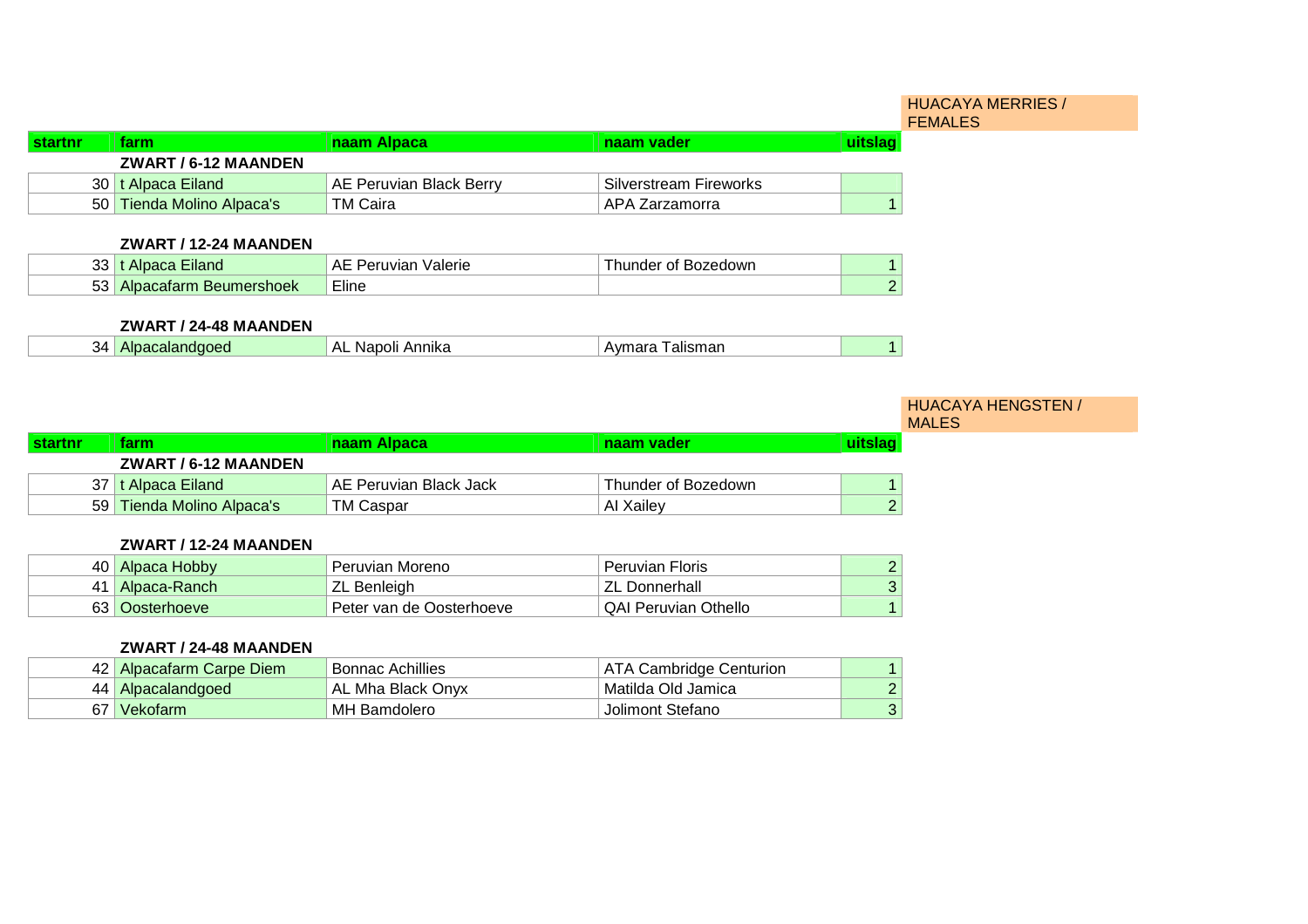#### HUACAYA MERRIES / FEMALES

| startnr | farm                        | naam Alpaca           | naam vader              | uitslag |
|---------|-----------------------------|-----------------------|-------------------------|---------|
|         | <b>BRUIN / 6-12 MAANDEN</b> |                       |                         |         |
|         | 31 Alpaca's of the Lowlands | AOL Aoibheann         | Classical Ikon          |         |
|         | 45 Alpaca Stal Machuca      | <b>Dollie</b>         | Silverstream Flashdance |         |
|         | 46 Alpaca-Wijchen           | Rosie                 | Pino                    |         |
|         | 47 Alpacafarm Waubergerhof  | <b>AW Coco Chanel</b> | Silverstream Flashdance |         |
|         | 48 Alpaca International     | Al Caranza            | <b>EAI The Condor</b>   |         |

#### **BRUIN / 12-24 MAANDEN**

| EΩ<br>Holland<br>Hacienda<br>౦∠ | M <sub>2</sub><br>anwers<br>)r: | $\sim$<br>n r<br>Ίe<br>. II<br>uvuldi. |  |
|---------------------------------|---------------------------------|----------------------------------------|--|
| 54<br>а⊪<br>- 311<br>vatas      | Chloe                           | רוס-                                   |  |

### **BRUIN / 24-48 MAANDEN**

| <b>FF</b><br>IVIE<br>די<br><b>SHUGA</b><br>ບບ | 3onito                             | -<br>Distinction<br>но | ⌒ |
|-----------------------------------------------|------------------------------------|------------------------|---|
| 56<br>~ * *<br>ິ                              | .<br>$\sim$<br>' ہے .<br>uana<br>ᇺ |                        |   |

|         |                             |                   |                     |         | <b>HUACAYA HENGSTEN /</b><br><b>MALES</b> |
|---------|-----------------------------|-------------------|---------------------|---------|-------------------------------------------|
| startnr | farm                        | naam Alpaca       | naam vader          | uitslag |                                           |
|         | <b>BRUIN / 6-12 MAANDEN</b> |                   |                     |         |                                           |
|         | 60 Alpaca-Osli              | <b>ARNL Amigo</b> | PAI Peruvian Rudini |         |                                           |
|         |                             |                   |                     |         |                                           |

# **BRUIN / 24-48 MAANDEN**

| 66 | Aln.<br>$\sim$ $\sim$ $\sim$ $\sim$ | ` A∟<br>יו וור | Carlos<br>Accovo<br><u>— правит</u> |  |
|----|-------------------------------------|----------------|-------------------------------------|--|
|    |                                     |                |                                     |  |

#### HUACAYA MERRIES / FEMALES

| ∣startnr | farm                        | naam Alpaca         | naam vader                 | <u>uitslac</u> |
|----------|-----------------------------|---------------------|----------------------------|----------------|
|          | <b>BEIGE / 6-12 MAANDEN</b> |                     |                            |                |
|          | 49 Alpaca Top Dutch         | ATD Chiara Chi Czar | Silverstream Czar of Anzac |                |
|          | 51 Arkensteijn              | Sunday              | Silverstream Flashback     |                |
|          | 70 Klinkenberghoeve         | Carita              | Silverstream Flashdance    |                |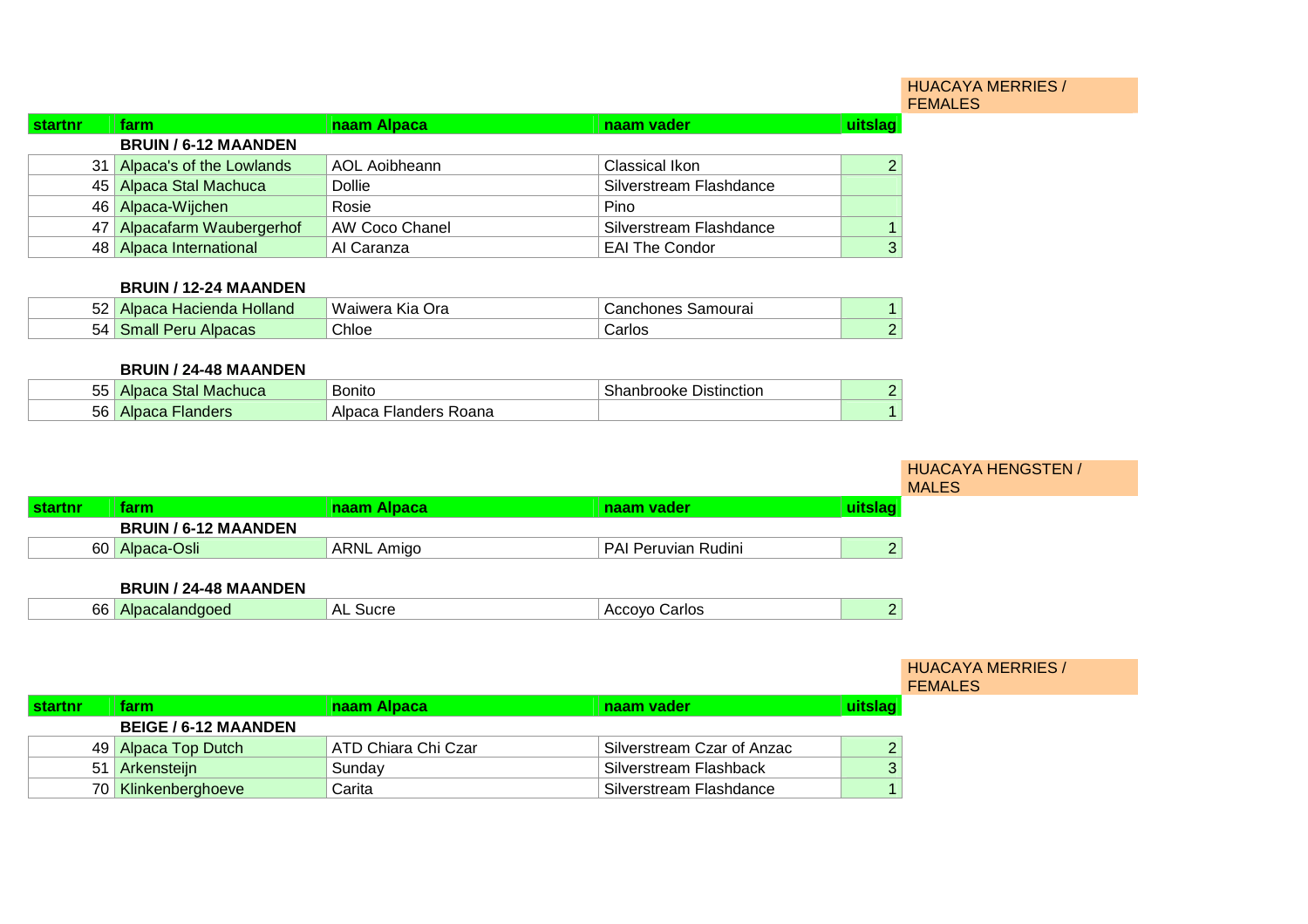| 69 |      | میں دا<br>u<br>. .       | $\sim$<br>Inchhack<br>-----<br>``ااد.<br>ear<br>11 I<br>รเบ∿ |  |
|----|------|--------------------------|--------------------------------------------------------------|--|
| 74 | TINK | $- \cdot \cdot$<br>∟lise | IVI:                                                         |  |

#### HUACAYA HENGSTEN / MALES

| startnr | farm                        | naam Alpaca       | naam vader                 | uitslag        |
|---------|-----------------------------|-------------------|----------------------------|----------------|
|         | <b>BEIGE / 6-12 MAANDEN</b> |                   |                            |                |
|         | 58 Alpaca Stal Machuca      | <b>Dirk</b>       | Alpaca Stud Rodrigo        | 3              |
| 77      | Klinkenberghoeve            | Nancho            | Silverstream Flashdance    | 1 <sup>1</sup> |
|         | 83 Alpaca Flanders          | Anzac Bulletproof | Silverstream Czar of Anzac | 2 <sup>1</sup> |
| 78 I    | <b>Bamby Alpaca Farm</b>    | <b>BAM Chibar</b> | Alpaca Stud Leonid         |                |
|         | 79 Alpaca-Osli              | <b>WIT Luka</b>   | Maple Brook Nomar          | $\vert$ 4      |
|         | 82 Alpacafarm Bollenbrink   | Ramses            | Silverstream Flashback     |                |
|         | 85 Tienda Molino Alpaca's   | <b>TM Caruso</b>  | Alpaca Stud Rodrigo        |                |
|         | 86 Alpacafarm Beumershoek   | ABF Peruvian Igor | AE Peruvian Macintosh      |                |
|         | 145 Alpaca Woud             | Adriaan           | AH Peruvian Fernando       |                |

# **BEIGE / 12-24 MAANDEN**

| 62 Alpaca Stal Machuca | Cuches                  | Benleigh Talisman        |   |
|------------------------|-------------------------|--------------------------|---|
| 65 Alpaca Top Dutch    | ATD Beau Kilarney's Lad | EP Cambridge Commish Lad |   |
| 89 Didden Christophe   | Hemmiccoyo Artemis      | Eringa Park Cameleon     | 3 |
| 90   Alpaca Woud       | <b>Bruintje</b>         |                          |   |
| 105 Elevage du Léman   | Salco du Leman          | Coricancha Saltabanco    | 2 |

## **BEIGE / 24-48 MAANDEN**

| 68 Alpaca's of the Lowlands | CME Leon           | <b>Shanbrooke Distinction</b> |  |
|-----------------------------|--------------------|-------------------------------|--|
| 94   Alpaca Flanders        | Aguaviva Claudius  | ILR Alpine Fiber's Brutus     |  |
| 95 Top-Line-Alpacas         | TL Aquaviva Marcus | ILR Alpine Fiber's Brutus     |  |

#### **BEIGE / >48 MAANDEN**

|  | 96 | Alpa <sub>u</sub><br>pacalandgoed | -AL<br>′arıta<br>Montova | Patche<br>20.0<br>Jolir<br>וושו |  |
|--|----|-----------------------------------|--------------------------|---------------------------------|--|
|--|----|-----------------------------------|--------------------------|---------------------------------|--|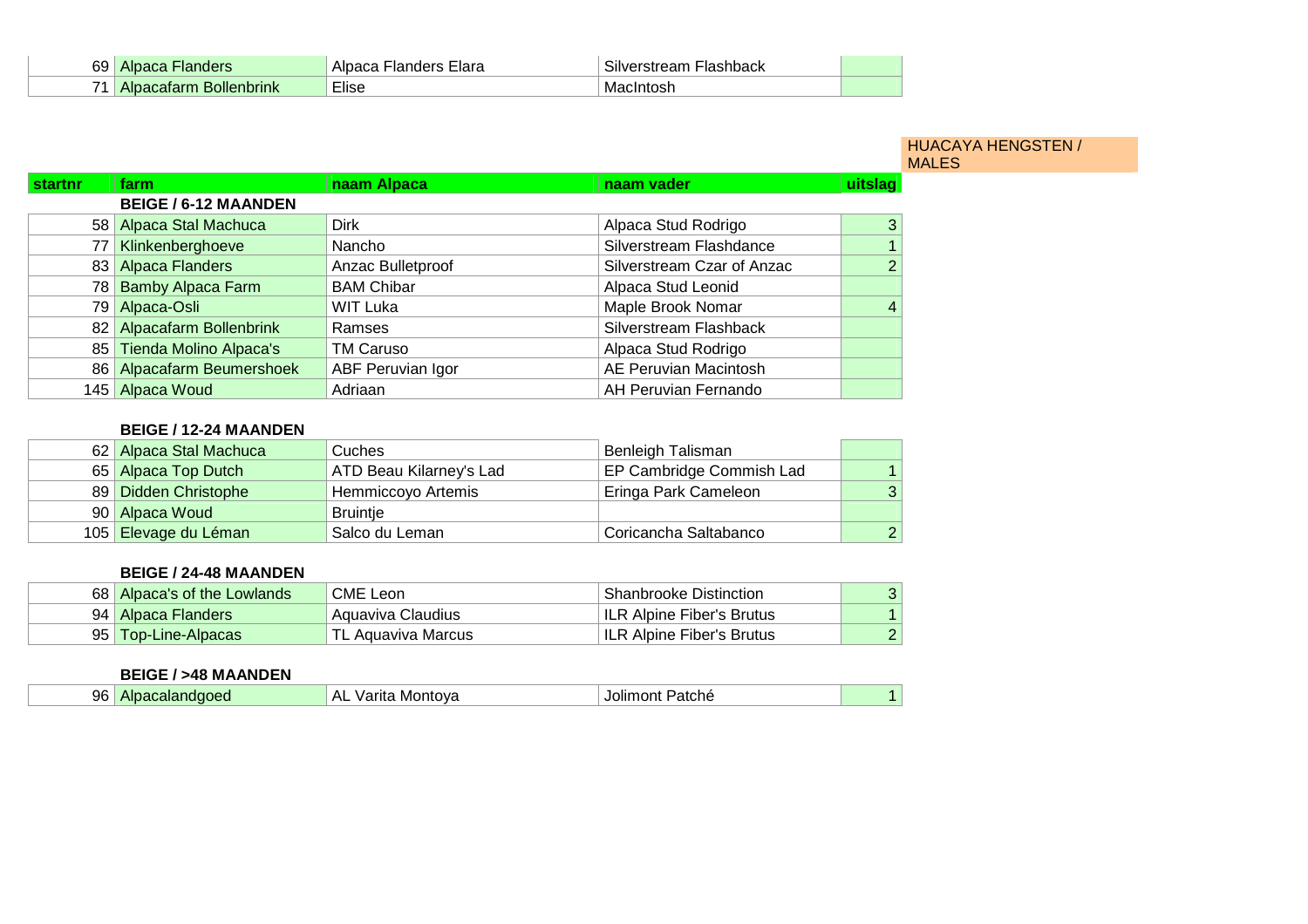#### HUACAYA MERRIES / FEMALES

| <b>startnr</b> | farm.                       | naam Alpaca                | naam vader             | uitslaq |
|----------------|-----------------------------|----------------------------|------------------------|---------|
|                | <b>CREME / 6-12 MAANDEN</b> |                            |                        |         |
|                | 73 Klinkenberghoeve         | Kareera                    | Silverstream Flashback |         |
|                | 74 Alpaca Hacienda Holland  | Silver-Stone Ariki         | Silverstream Falcoln   |         |
|                | 123 Alpacafarm Beumershoek  | <b>ABF Peruvian Indira</b> | AE Peruvian Macintosh  |         |

|         |                             |                             |                      |         | <b>HUACAYA HENGSTEN /</b><br><b>MALES</b> |
|---------|-----------------------------|-----------------------------|----------------------|---------|-------------------------------------------|
| startnr | farm                        | naam Alpaca                 | naam vader           | uitslag |                                           |
|         | <b>CREME / 6-12 MAANDEN</b> |                             |                      |         |                                           |
|         | 80 El Charco                | AEC Peruvian Lorenzo        | Peruvian Bonanza     |         |                                           |
|         | 84 Alpaca-Osli              | OL Salvador                 | <b>ZL Ambassador</b> |         |                                           |
|         | 81 Alpaca Europe            | <b>MAE Randall Hannibal</b> | MLA Hannibal         |         |                                           |
|         | 100 Alpaca-Osli             | OL Diablo                   | <b>ZL Ambassador</b> |         |                                           |
|         | 103 Petra Baron             | Palamo                      | AI CD Bonky          |         |                                           |

## **CREME / 12-24 MAANDEN**

| 92 Alpaca's of the Lowlands | <b>CME Lysander ET</b> | Dovecote Jaquinto        |   |
|-----------------------------|------------------------|--------------------------|---|
| 107 Alpaca Top Dutch        | ATD Bri Bri Bov        | QAI Colo Colo            | ົ |
| 104   Alpacafarm Carpe Diem | CD Latino              | <b>Brabant Chieftain</b> |   |
| 157   Alpacafarm Carpe Diem | CD Mathador            | <b>Brabant Chieftain</b> |   |

#### **CREME / 24-48 MAANDEN**

| റാ<br>-22 | )sli<br>Alt                         | Sands<br>ור<br>-11 | <b>RPB</b><br>Jolin<br>mont<br>atche |  |
|-----------|-------------------------------------|--------------------|--------------------------------------|--|
| 108       | <b>Dutch</b><br><b>OD</b><br>Albac: | ∩der<br>.          | of Wessex<br>זווו                    |  |

|                |                           |             |                                         |         | <b>HUACAYA MERRIES /</b><br><b>FEMALES</b> |
|----------------|---------------------------|-------------|-----------------------------------------|---------|--------------------------------------------|
| <b>startnr</b> | farm.                     | naam Alpaca | naam vader                              | uitslag |                                            |
|                | <b>WIT / 6-12 MAANDEN</b> |             |                                         |         |                                            |
|                | 115 Alpacafarm Carpe Diem | CD Contessa | Silverstream Flashdance                 |         |                                            |
|                | Alpacalandgoed            | AL Xanadu   | <sup>1</sup> Silverstream Czar of Anzac |         |                                            |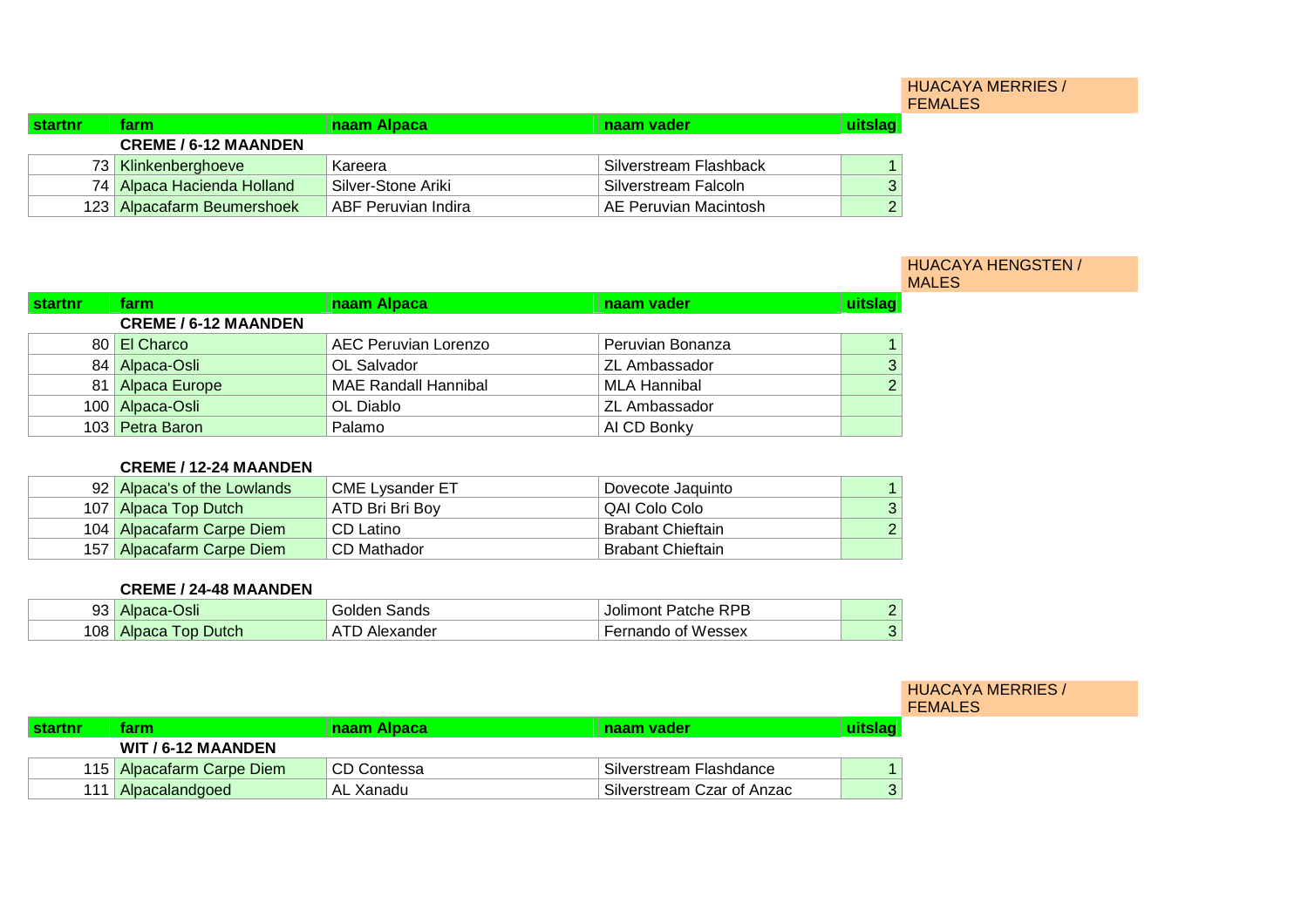|     | 112 Alpaca-Ranch            | <b>ARNL Contessa</b>       | PAI Peruvian Rudini       |                |
|-----|-----------------------------|----------------------------|---------------------------|----------------|
|     | 113 Top-Line-Alpacas        | TL Tarika                  | TL Aquaviva Marcus        |                |
|     | 114 Elevage du Léman        | Waïna du Leman             | Coricancha Saltabanco     |                |
|     | 124 Accoyo Nederland        | AN Anemoon                 | Silverstream Flashback    | $\overline{2}$ |
|     | 116 t Alpaca Eiland         | AE Starshine               | Silverstream Flashdance   | $\overline{4}$ |
|     | 118 El Charco               | <b>AEC Peruvian Soraya</b> | Peruvian Julio            |                |
|     | 119 Alpaca International    | Al Check me out!           | Alpaca Stud Leonid        | 5              |
|     | 120 El Charco               | AEC Peruvian Doña Lianza   | Rural Alianza Don Pepe    |                |
| 121 | Alpacafarm Carpe Diem       | CD Niquita                 | Silverstream Excalibur ET |                |
|     | 122 Alpacafarm Waubergerhof | <b>AW Felicity</b>         | Silverstream Excalibur ET |                |
|     | 125 Alpaca Spoordonk        | <b>Berber</b>              |                           |                |

#### **WIT / 12-24 MAANDEN**

|  | 127 Alpacalandgoed           | Mariah Hill Kaisho             | Coolaroo Rialto               |    |
|--|------------------------------|--------------------------------|-------------------------------|----|
|  | 128 Elevage du Léman         | Altaya du Leman                | Ranzo du Leman                |    |
|  | 129 Alpaca Top Dutch         | ATD Bisquhendra                | EP Cambridge Commish Lad      | -3 |
|  | 126 Alpaca's of the Lowlands | Alpaca Stud Wasakis' Quickstep | Dovecote Jaquinto             |    |
|  | 131 Alpaca Top Dutch         | <b>ATD Bell'Artica</b>         | <b>QAI Achilles</b>           |    |
|  | 133 Alpaca Hobby             | Peruvian Kim                   | Peruvian Shailo               |    |
|  | 130 Alpacalandgoed           | AL Mha Dakota                  | EP Cambridge Accoyo Killawasi | 2  |

# **WIT / 24-48 MAANDEN**

| 135 Alpaca Europe           | MAE Karjiang                        |                                    |                |
|-----------------------------|-------------------------------------|------------------------------------|----------------|
| 136 Alpaca-Ranch            | AOG Ariane                          | ZL Magnum                          | 3 <sup>1</sup> |
| 134 Alpacafarm Waubergerhof | <b>AW Silverstream Heartstrings</b> | <b>Blue Grass Southern Warrior</b> | $\mathcal{P}$  |
| 137   Alpaca Hobby          | Peruvian Lucky                      | Peruvian Amanda                    |                |

#### HUACAYA HENGSTEN / **MALES**

| startnr | <b>farm</b>                 | naam Alpaca           | naam vader                | uitslag |
|---------|-----------------------------|-----------------------|---------------------------|---------|
|         | WIT / 6-12 MAANDEN          |                       |                           |         |
|         | 87 Klinkenberghoeve         | Prince                | Silverstream Flashback    |         |
|         | 102 Alpacafarm Carpe Diem   | CD Flying Dutchman    | Silverstream Excalibur ET |         |
|         | 101 Alpacafarm Waubergerhof | AW Cold Play          | Silverstream Flashdance   |         |
|         | 155   Top-Line-Alpacas      | TL Commander Magic    | Cambridge Commander       |         |
|         | 140 El Charco               | AEC Peruvian Don Juan | Rural Alianza Don Pepe    |         |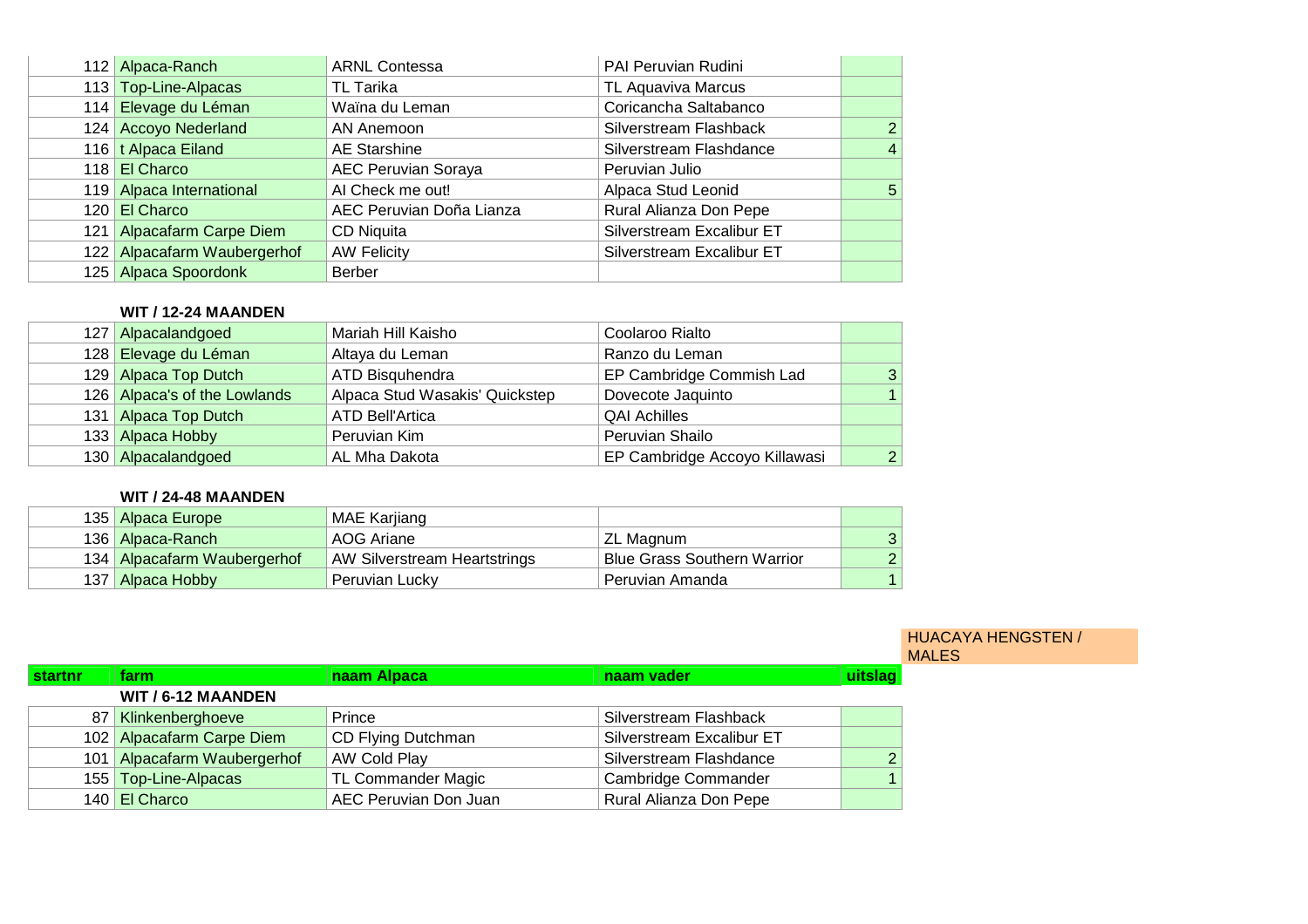| 141              | Klinkenberghoeve         | Ricardo                       | Silverstream Flashdance | 5              |
|------------------|--------------------------|-------------------------------|-------------------------|----------------|
|                  | 142 Elevage du Léman     | Rambo du Leman                | Ranzo du Leman          |                |
|                  | 143 Accoyo Nederland     | AN Anthony                    | Silverstream Flashback  | 6              |
|                  | 144 Alpaca Europe        | ATD Casanova Chi Xilon        | Al Xilon                |                |
|                  | 146   Klinkenberghoeve   | <b>Niklas</b>                 | Silverstream Flashdance |                |
| 147 <sup>°</sup> | El Charco                | <b>AEC Peruvian Malik</b>     | Olympus of Bozedown     |                |
|                  | 148 Alpaca-Ranch         | <b>ARNL Chevy Chase</b>       | Accoyo Amando           | $\overline{4}$ |
|                  | 149 t Alpaca Eiland      | <b>AE Spit Fire</b>           | Silverstream Flashdance |                |
|                  | 150 Alpaca International | Al Commander                  | Alpaca Stud Rodrigo     | 3              |
|                  | 152 Alpaca Hobby         | Peruvian Aaron                | Peruvian Shailo         |                |
|                  | 154 Bamby Alpaca Farm    | <b>BAM Calou</b>              | Alpaca Stud Rodrigo     |                |
|                  | 168 Alpaca Top Dutch     | ATD Condor Luigi Chi Fernando | Fernando of Wessex      |                |

## **WIT / 12-24 MAANDEN**

| 161 Alpacafarm Alpakara     | Alpakara Cherky   | Paca Perfect Heath       | 2              |
|-----------------------------|-------------------|--------------------------|----------------|
| 164 Accoyo Nederland        | AN Luke           | EP Cambridge Commish Lad |                |
| 156 Alpacafarm Carpe Diem   | CD Thorro         | <b>Brabant Chieftain</b> |                |
| 158 Alpaca Hacienda Holland | Stoneleigh Mairu  | <b>Marriglen Mercury</b> |                |
| 159 Elevage du Léman        | Alesko du Leman   | Jolimont Alessio         |                |
| 160 Elevage du Léman        | Iceko du Leman    | Winsong Valley Iceman    | 3              |
| 163 Alpaca Hobby            | Peruvian Akim     | Peruvian Shailo          |                |
| 165 El Charco               | <b>WSX Thrush</b> | Rural Alianza Wiracocha  | $\overline{4}$ |
|                             |                   |                          |                |

# **WIT / 24-48 MAANDEN**

|     | 166 Brabant Alpacas         | <b>Brabant Loebert</b>       | <b>Brabant Abelone</b>       | $\overline{2}$ |
|-----|-----------------------------|------------------------------|------------------------------|----------------|
| 167 | Vekofarm                    | ZL Leroy                     | ZL Bellmondo                 |                |
|     | 169 Alpaca Spoordonk        | Boy                          |                              |                |
|     |                             |                              | <b>EP Cambridge Peruvian</b> |                |
|     | 170 Ringwood Alpacas        | <b>RW Silverstream Ghost</b> | Spartacus                    |                |
|     |                             |                              | Valley of the Peace Royal    |                |
|     | 171 Alpaca Hacienda Holland | Stoneleigh Omega             | Raggnar                      | 3              |
|     |                             |                              | Windsong Valley Accoyo Ben-  |                |
|     | 172 Elevage du Léman        | Cooricancha Joanquin         | Hur                          |                |

# **WIT / >48 MAANDEN**

| 173  <br>Гор-Line-Alpacas     | Accoyo Khans Gold<br>` TL<br>enrooke | Shanbrooke Accovo<br>Rasputin          |  |
|-------------------------------|--------------------------------------|----------------------------------------|--|
| aca Flanders<br>Alpaca<br>174 | Silverstream<br>Flashback            | <b>Fiber's Brutus</b><br>ILR<br>Alpine |  |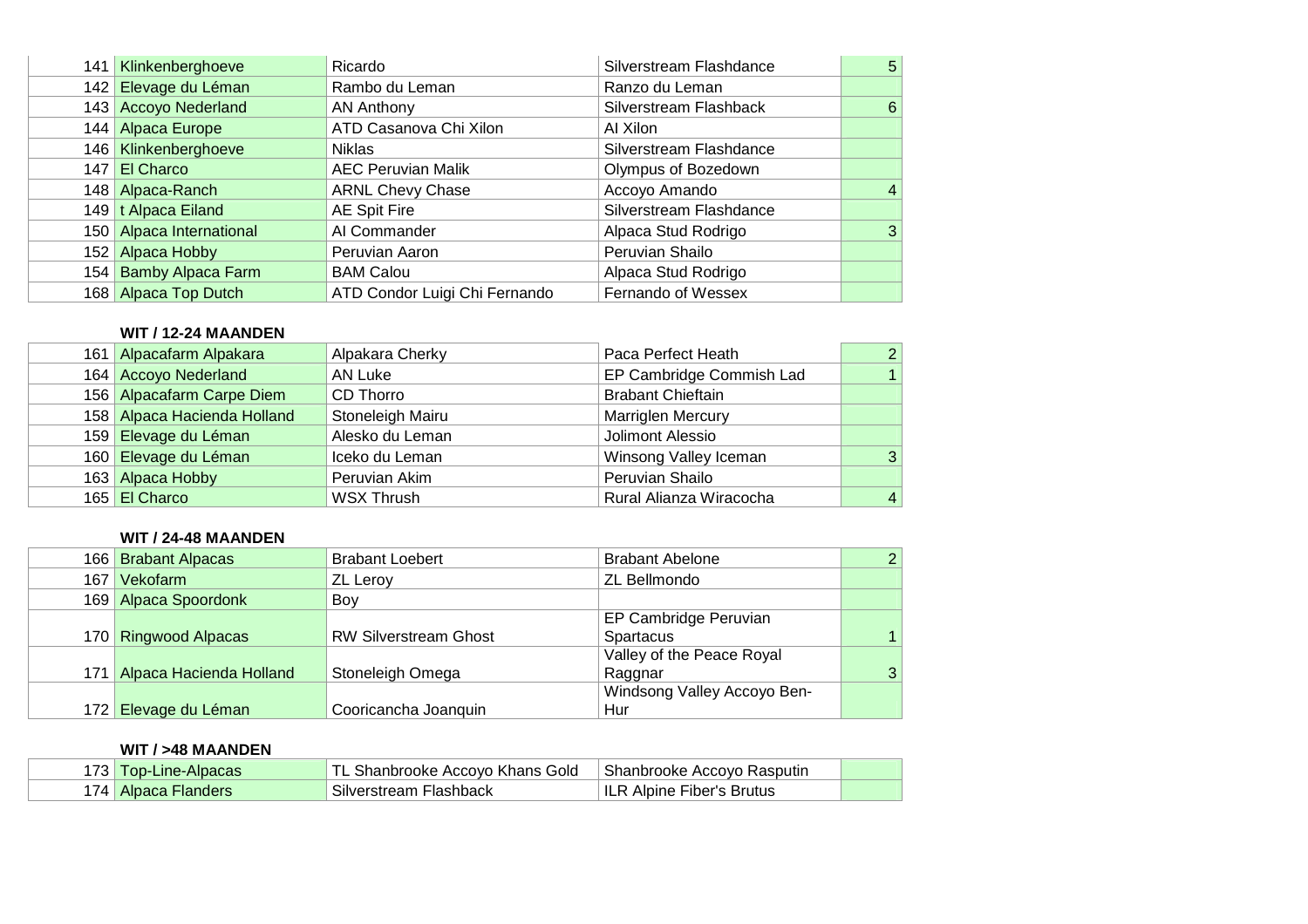| 175 Alpacafarm Carpe Diem     | Silverstream Flashdance  | ILR Alpine Fiber's Brutus |  |
|-------------------------------|--------------------------|---------------------------|--|
| 177   Alpacafarm Waubergerhof | AW Silverstream Ensenada | Jolimont Alessio          |  |
| 178 El Charco                 | Boz. Shalimar II         | Prophet of Bozedown       |  |

# **KLEURKAMPIOEN HUACAYA**

| <b>startnr</b> | farm                         | naam Alpaca             | naam vader                       | uitslag         |
|----------------|------------------------------|-------------------------|----------------------------------|-----------------|
| 27             | <b>Lovely Alpacas</b>        | <b>MAE Ariel Admon</b>  | <b>QAI Eros</b>                  | Beste grijze 1  |
|                | 24 Alpaca-Wijchen            | Jack                    | Al Xilon                         | Beste grijze 2  |
|                |                              |                         |                                  |                 |
|                | 34 Alpacalandgoed            | AL Napoli Annika        | Aymara Talisman                  | Beste zwarte 1  |
|                | 42 Alpacafarm Carpe Diem     | <b>Bonnac Achillies</b> | <b>ATA Cambridge Centurion</b>   | Beste zwarte 2  |
|                |                              |                         |                                  |                 |
| 47             | Alpacafarm Waubergerhof      | AW Coco Chanel          | Silverstream Flashdance          | Beste bruine 1  |
|                | 52 Alpaca Hacienda Holland   | Waiwera Kia Ora         | Canchones Samourai               | Beste bruine 2  |
|                |                              |                         |                                  |                 |
|                | 94 Alpaca Flanders           | Aquaviva Claudius       | ILR Alpine Fiber's Brutus        | Beste beige 1   |
| 77             | Klinkenberghoeve             | Nancho                  | Silverstream Flashdance          | Beste beige 2   |
|                |                              |                         |                                  |                 |
|                | 92 Alpaca's of the Lowlands  | <b>CME Lysander ET</b>  | Dovecote Jaquinto                | Beste creme 1   |
|                | 104 Alpacafarm Carpe Diem    | CD Latino               | <b>Brabant Chieftain</b>         | 2 Beste creme 2 |
|                |                              |                         |                                  |                 |
| 175            | <b>Alpacafarm Carpe Diem</b> | Silverstream Flashdance | <b>ILR Alpine Fiber's Brutus</b> | Beste witte 1   |
|                | 155 Top-Line-Alpacas         | TL Commander Magic      | Cambridge Commander              | Beste witte 2   |

# **CHAMPION SURI**

| narco                         | <b>AE</b><br>∟Kelah<br>Peruvian | Quillan<br>Bozedown | <b>CHAMPION</b><br><b>RESERVE</b> |
|-------------------------------|---------------------------------|---------------------|-----------------------------------|
| Eiland<br>ັບ<br><b>Albaca</b> | Bozedown Ace II                 | Bozedown<br>Caesar  | <b>D CHAMPION</b><br><b>GRAND</b> |

# **CHAMPION HUACAYA**

| 94<br>∟Flanders<br>Albaca        | Claudius<br>Aguaviva | ʻILF<br>⊧ Fiber's Brutus<br>Albine | <b>CHAMPION</b><br><b>RESERVE</b> |
|----------------------------------|----------------------|------------------------------------|-----------------------------------|
| 92<br>  Alpaca's of the Lowlands | wsander E<br>JME     | Dovecote Jaquinto                  | <b>CHAMPION</b><br>GRAND (        |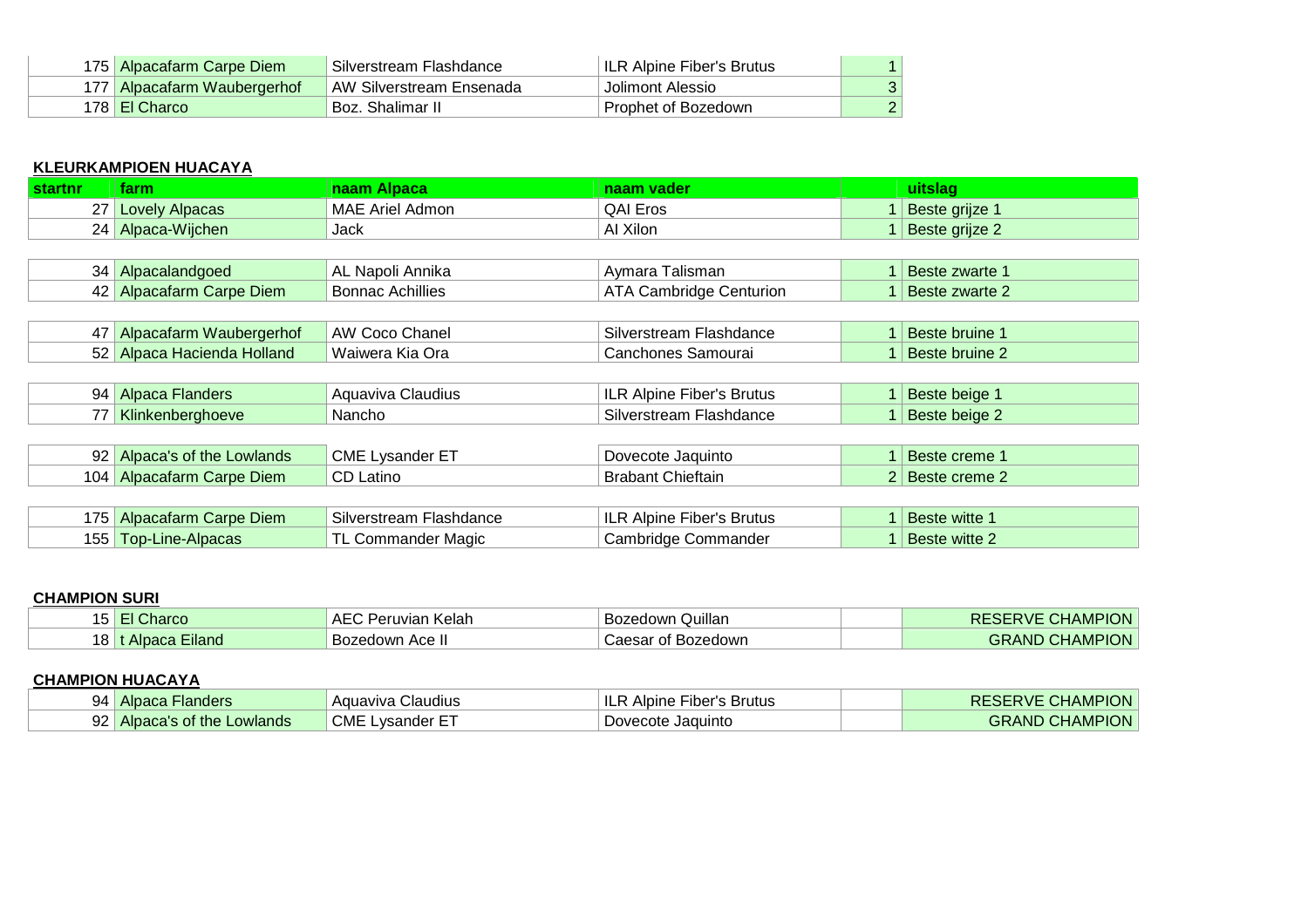# UITSLAG VACHTEN

| inschrijfnr | farm                         | naam Alpaca                     | soort   | kleur | <b>Kampioen</b> |
|-------------|------------------------------|---------------------------------|---------|-------|-----------------|
|             | F1 Alpacafarm Carpe Diem     | Silverstream Flashdance         | huacaya | wit   | 4               |
|             | F2 Alpacafarm Carpe Diem     | <b>CD Pebbles</b>               | huacaya | beige |                 |
| F3 I        | <b>Alpacafarm Carpe Diem</b> | <b>Bonnac Achillies</b>         | huacaya | zwart |                 |
| F4          | <b>Alpacafarm Carpe Diem</b> | <b>Brabant Irresistable</b>     | huacaya | wit   |                 |
|             | F5 Alpacafarm Carpe Diem     | CD Contadora                    | huacaya | bruin |                 |
|             | F6 Alpaca-Ranch              | <b>AH Peruvian Vivian</b>       | huacaya | wit   |                 |
|             | F7 Alpaca-Ranch              | <b>AOG Ariane</b>               | huacaya | wit   |                 |
| F8          | Alpaca-Ranch                 | <b>ZL Benleigh</b>              | huacaya | zwart | 2               |
|             | F9 Alpacafarm Waubergerhof   | <b>AW Silverstream Frauline</b> | huacaya | wit   |                 |
| F10         | Alpacafarm Waubergerhof      | AW Silverstream Heartstrings    | huacaya | wit   | 5               |
| F11         | Alpacafarm Waubergerhof      | AW Avalanche                    | huacaya | beige |                 |
| F12         | Top-Line-Alpacas             | TL Aquaviva Marcus              | huacaya | beige |                 |
| F13         | Top-Line-Alpacas             | TL Shanbrooke Accoyo Khans Gold | huacaya | wit   |                 |
| F14         | Alpaca-Wijchen               | Jack                            | huacaya | grijs |                 |
|             | F15 Alpakas-am-Teuto         | AAT Kojak                       | huacaya | bruin |                 |
|             | F16 Alpakas-am-Teuto         | Ava G                           | huacaya | zwart | 3               |
| F17         | <b>Brabant Alpacas</b>       | <b>Brabant Natasha</b>          | huacaya | wit   |                 |
| F18         | <b>Brabant Alpacas</b>       | <b>Brabant Nicolette</b>        | huacaya | wit   | 2               |
| F19         | Alpaca's of the Lowlands     | <b>CME Lysander</b>             | huacaya | beige |                 |
| F20         | Alpaca International         | Al Ace of Spades                | huacaya | beige |                 |
| F21         | Alpaca International         | Al Beaujolais                   | huacaya | wit   | 5               |
|             | F22 Alpaca International     | Al Bam Bam                      | huacaya | wit   | 6               |
|             | F23 Alpaca International     | Al Billion Dollar Baby          | huacaya | wit   |                 |